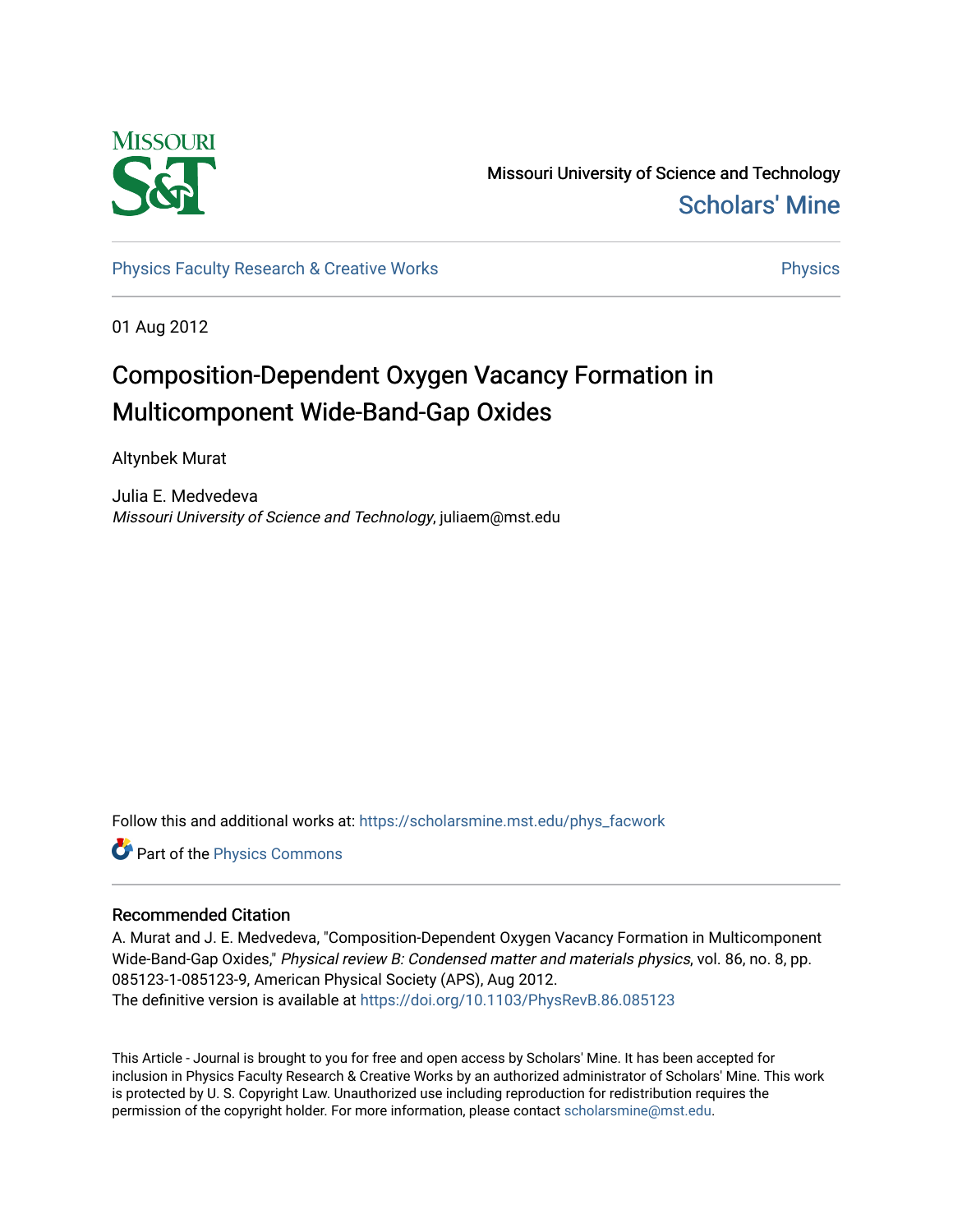# **Composition-dependent oxygen vacancy formation in multicomponent wide-band-gap oxides**

Altynbek Murat and Julia E. Medvedev[a\\*](#page-8-0)

*Department of Physics, Missouri University of Science and Technology, Rolla, Missouri 65409, USA* (Received 17 April 2012; revised manuscript received 19 July 2012; published 16 August 2012)

The formation and distribution of oxygen vacancy in layered multicomponent  $InAMO<sub>4</sub>$  oxides with  $A<sup>3+</sup> = AI$ or Ga and  $M^{2+}$  = Ca or Zn and in the corresponding binary oxide constituents is investigated using first-principles density functional calculations. Comparing the calculated formation energies of the oxygen defect at six different site locations within the structurally and chemically distinct layers of  $InAMO<sub>4</sub>$  oxides, we find that the vacancy distribution is significantly affected not only by the strength of the metal-oxygen bonding, but also by the cation's ability to adjust to anisotropic oxygen environment created by the vacancy. In particular, the tendency of Zn, Ga, and Al atoms to form stable structures with low-oxygen coordination results in nearly identical vacancy concentrations in the  $InO<sub>1.5</sub>$  and  $GaZnO<sub>2.5</sub>$  layers in InGaZnO<sub>4</sub>, and only an order of magnitude lower concentration in the AlZnO<sub>2.5</sub> layer as compared to the one in the  $InO<sub>1.5</sub>$  layer in InAlZnO<sub>4</sub>. The presence of two light-metal constituents in the InAlCaO<sub>4</sub> along with Ca failure to form a stable fourfold coordination as revealed by its negligible relaxation near the defect, leads to a strong preference of the oxygen vacancy to be in the  $InO<sub>1.5</sub>$  layer. Based on the results obtained, we derive general rules on the role of chemical composition, local coordination, and atomic relaxation in the defect formation and propose an alternative light-metal oxide as a promising constituent of multicomponent functional materials with tunable properties.

DOI: [10.1103/PhysRevB.86.085123](http://dx.doi.org/10.1103/PhysRevB.86.085123) PACS number(s): 71*.*20*.*Nr, 72*.*80*.*Jc

### **I. INTRODUCTION**

The presence of light main-group metals such as Al, Mg, or Ca in multicomponent transparent conducting and semiconducting oxides<sup> $1-27$ </sup> is highly attractive since these cations help stabilize the multication structure, allow for a broader optical transmission window due to a larger band gap, and also help control the carrier content while preserving the carrier mobility. The little sensitivity of the mobility on the chemical composition can be explained based on the results of the electronic band structure investigations of undoped stoichiometric In $AMO_4$  compounds with  $A^{3+} = Al$  or Ga and  $M^{2+}$  = Ca or Zn. It was shown<sup>28</sup> that the electronic properties of these layered-structured multicomponent oxides resemble those in the conventional binary transparent conductive oxides (TCOs): both exhibit a dispersed *s*-like conduction band and possess a small (0.3–0.5 m*e*), isotropic electron effective mass. Strikingly, it was found that despite the different band gaps of the constituent basis binary oxides  $(2-4 \text{ eV} \ln_2\text{O}_3 \text{ or } \text{ZnO})$ ; 5 eV for  $Ga_2O_3$ ; and 7–9 eV in CaO or  $Al_2O_3$ ), the states of *all* cations contribute to the bottom of the conduction band of the multicomponent oxide. Such a hybrid conduction band is expected to provide a uniform network for the carrier transport within and across the chemically and structurally distinct layers of the In $AMO<sub>4</sub>$  materials.

In this work, we study the electronic properties of oxygen deficient InGaZnO<sub>4</sub>, InAlZnO<sub>4</sub>, and InAlCaO<sub>4</sub> to determine how the chemical composition affects the formation of the electron donor defects. By comparing the calculated formation energies of the oxygen vacancy at various locations within the InO<sub>1.5</sub> and  $AMO_{2.5}$  layers, Fig. [1\(a\),](#page-2-0) we predict the distribution of oxygen defects within the layered structure of the In*AM*O4 compounds. We find that the location preference of the oxygen vacancy correlates with the strength of the metal-oxygen interaction, so that the vacancies are scarce in the layers formed exclusively by the light-metal oxides with strong metal-oxygen bonds, as in  $InAlCaO<sub>4</sub>$ . At the same time, we show that the highly anisotropic atomic relaxation near the defect associated with the unusual fivefold oxygen coordination of the *A* and *M* atoms and the ability of Zn, Ga, and Al atoms to form stable structures with low-oxygen coordination, leads to an additional energy gain, reducing the defect formation energy below the value expected from the defect formation energies in the corresponding single-cation oxide constituents. Furthermore, the obtained insensitivity of the oxygen-vacancy formation energy to the coordination number, as found from our additional calculations of oxygen deficient ZnO phases with four-, five-, and sixfold coordinations, (i) suggests that the unusual fivefold coordination of *A* and *M* atoms in In*AM*O4 alone cannot account for the low formation energy of oxygen vacancy in the  $AMO<sub>2.5</sub>$  layer and (ii) confirms that the greater freedom for atomic relaxation near the defect in the multicomponent lattice plays the decisive role in determining the defect formation.

Although the formation of other electron donor defects, e.g., cation antisite defects, must be investigated in order to determine the carrier generation mechanisms in the crystalline In*AM*O4 compounds, the results of this paper establish general rules on the role of atomic relaxation, local oxygen coordination, and chemical composition in oxygen vacancy formation and may be instructive in understanding the properties of amorphous multicomponent semiconducting oxides where the oxygen vacancy serves as a major carrier source. $29,30$ 

#### **II. APPROACH**

First-principles full-potential linearized augmented plane wave method  $(FLAPW)^{31,32}$  $(FLAPW)^{31,32}$  $(FLAPW)^{31,32}$  within the local density approximation is employed for the investigation of the defect formation energies and the electronic properties of In*AM*O4 oxides  $(A^{3+} = A$ l or Ga and  $M^{2+} = Ca$  or Zn) as well as their single-cation constituents, CaO, ZnO,  $In_2O_3$ ,  $Al_2O_3$ , and  $Ga<sub>2</sub>O<sub>3</sub>$ . Cutoffs for the basis functions, 16.0 Ry, the potential representation, 81.0 Ry, and the expansion in terms of spherical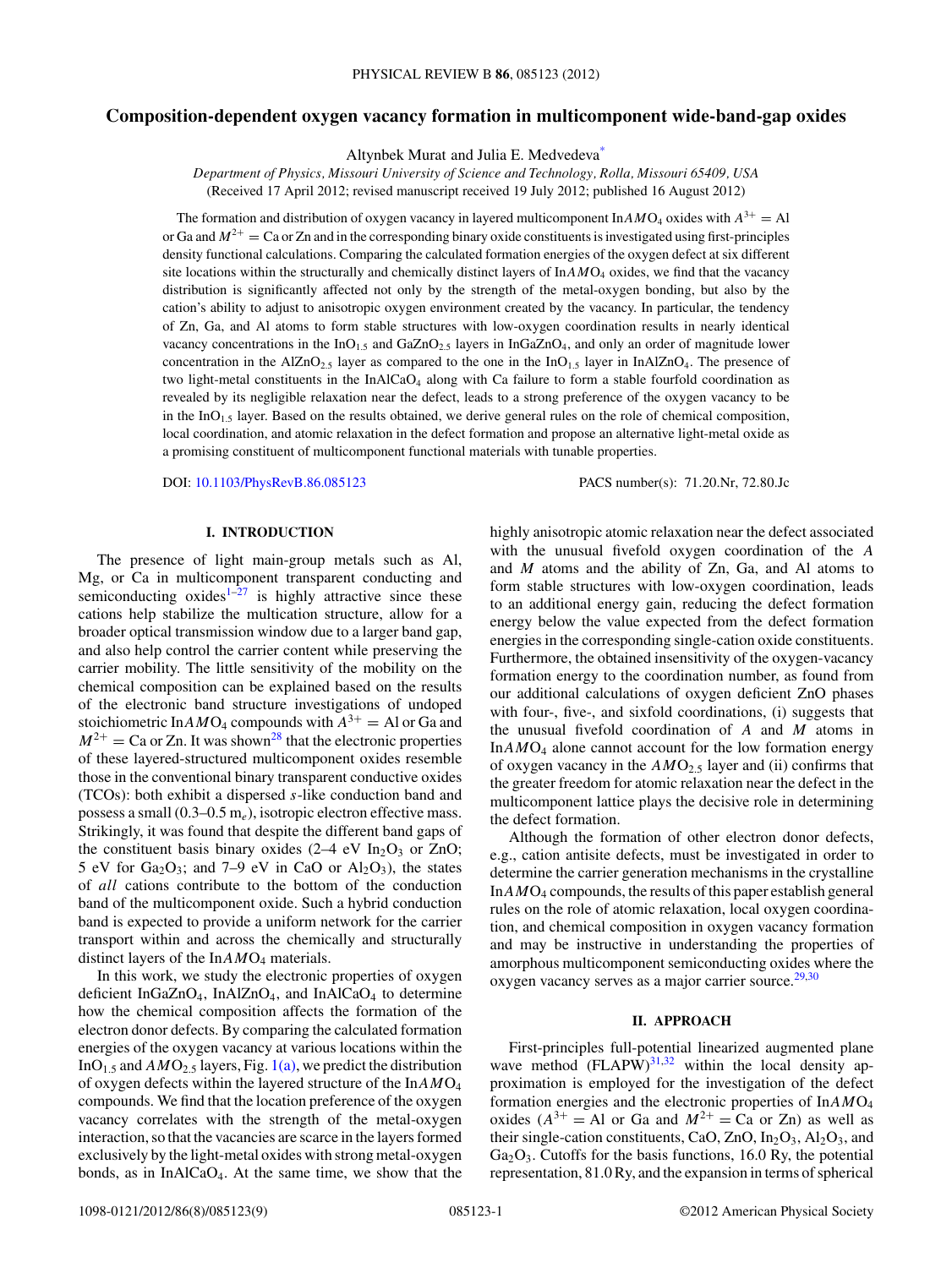<span id="page-2-0"></span>

FIG. 1. (Color online) (a) Crystal structure of In*AM*O4, specifically, one of the three similar blocks that construct the conventional unit cell when stacked along the *z* direction, is shown. (b) Six structurally different possible sites for the oxygen vacancy defect with different nearest-neighboring atoms in the layered multicomponent In $AMO<sub>4</sub>$  oxides.

harmonics with  $\ell \leq 8$  inside the muffin-tin spheres were used. The muffin-tin radii of multicomponent and single-cation oxides are as follows: 2.3 to 2.6 a.u. for In and Ca; 1.7 to 2.1 a.u. for Ga, Zn, and Al; and 1.45 to 1.8 a.u. for O atoms. Summations over the Brillouin zone were carried out using at least 23 special **k** points in the irreducible wedge.

The investigated In $AMO_4$  oxides have rhombohedral *R*3*m* layered crystal structure of YbFe<sub>2</sub>O<sub>4</sub> type, Fig.  $1(a)$ .<sup>[33–36](#page-9-0)</sup> In these compounds,  $In<sup>3+</sup>$  ions have octahedral coordination with the oxygen atoms and reside in  $3(a)$  position (Yb), whereas both  $A^{3+}$  (Al or Ga) and  $M^{2+}$  (Ca or Zn) ions reside in  $6(c)$  position (Fe), Fig. 1, and are distributed randomly.<sup>[37](#page-9-0)</sup> Because of the different ionic radii and the valence state of the cations in the  $AMO_{2.5}$  double layer, the  $A^{3+}$  and  $M^{2+}$  atoms have different *z* component of the internal site position 6(c). The optimized structural parameters for every structure under consideration can be found in our previous work. $^{28}$  $^{28}$  $^{28}$ 

To model isolated point defects in the In $AMO<sub>4</sub>$  compounds, a 49-atom supercell was used with the lattice vectors  $(30\overline{2})$ ,  $(112)$ , and  $(02\overline{1})$ , given in the units of the rhombohedral primitive cell vectors[.18](#page-9-0) Note that the conventional rhombohedral unit cell of YbFe<sub>2</sub>O<sub>4</sub> contains 21 atoms  $(Z = 3)$ , and the primitive, i.e., the smallest volume, cell contains seven atoms  $(Z = 1)$ . For the binary basis oxides, the following supercells were constructed; a 80-atom supercell for bixbyite  $In_2O_3$ and corundum  $Al_2O_3$ , a 120-atom supercell for monoclinic  $\beta$ -Ga<sub>2</sub>O<sub>3</sub>, a 84-atom supercell for wurtzite ZnO, and a 128atom supercell for rocksalt CaO. These supercells result in similar defect concentrations, namely,  $1.6-1.8 \times 10^{21}$  cm<sup>-3</sup>, and, hence, similar distances between the oxygen defects  $~\sim$ 10 Å.

In our defect calculations, in addition to the band-gap correction via the screened-exchanged LDA method, $38-41$  we also address the band-edge and the finite-size supercell errors in the defect calculations. We employ the correction methods proposed by Lany and Zunger, $42$  namely, (i) shifting of shallow levels with the corresponding band edges of the host; (ii) band-filling correction; (iii) potential-alignment correction for supercells with charged defects; and (iv) image charge correction for charged defects via simplified Makov-Payne scheme.<sup>[42](#page-9-0)</sup>

As mentioned above, the layered crystal structure of In*AM*O4 oxides has two chemically and structurally distinct layers,  $AMO_{2.5}$  and  $InO_{1.5}$ , which alternate along the [0001] direction. Depending on the layer and the different nearestneighbor cations, there are several structurally different sites for the oxygen vacancy defect. Figure  $1(b)$  shows the six possible defect sites considered for the In*AM*O4 oxides. During the discussions that follow, we identify the defect sites by their nearest-neighbor atoms, specifically, by their planar and apical cations. For example, as one can see from Fig. 1(b), the sites 4 and 5 both have three neighbors of atom type M (Zn or Ca) and one neighbor of type A (Ga or Al). However, the sites are different due to the different set of the planar atoms versus the apical atom resulting in a different total energies for these sites, as it will be shown below.

The formation energy of the oxygen vacancy in three charge states, i.e., neutral  $V_0^0$  and ionized  $V_0^+$  or  $V_0^{2+}$ , modeled using a corresponding background charge, can be calculated as a function of the Fermi level and the corresponding chemical potential:

$$
\Delta H(E_F, \mu) = E_{\text{defect}} - E_{\text{host}} + \mu_0 + q(E_F), \tag{1}
$$

where  $E_{\text{defect}}$  and  $E_{\text{host}}$  are the total energies for the oxygen deficient oxide and the stoichiometric oxide in the same-size supercell, respectively;  $\mu$  is the chemical potential for an oxygen atom removed from the lattice;  $q$  is the defect charge state; and  $E_F$  is the Fermi energy taken with respect to the top of the valence band.

The chemical potential  $\mu_0 = \mu_0^0 + \Delta\mu_0$  is taken with respect to the chemical potential  $\mu^0$  of the O<sub>2</sub> molecule, whereas  $\Delta \mu_0$  is the deviation from the elemental chemical potential. In this work, with the purpose of reasonable comparison between the quaternary and binary oxides, we consider two extreme cases of the growth conditions. In the extreme oxygen-rich conditions,  $\Delta \mu_0 = 0$ . In the oxygen-poor, i.e., metal-rich conditions,  $\Delta \mu_0$  depends on the respective values of the heat of formation,  $\Delta H_f$ (In*AMO*), as well as on  $\Delta \mu_{\text{In}}$ ,  $\Delta \mu_A$ , and  $\Delta \mu_M$  that are calculated from the following thermodynamic stability conditions. (1) In order to maintain a stable In*AM*O4 host, the elemental chemical potentials should have the values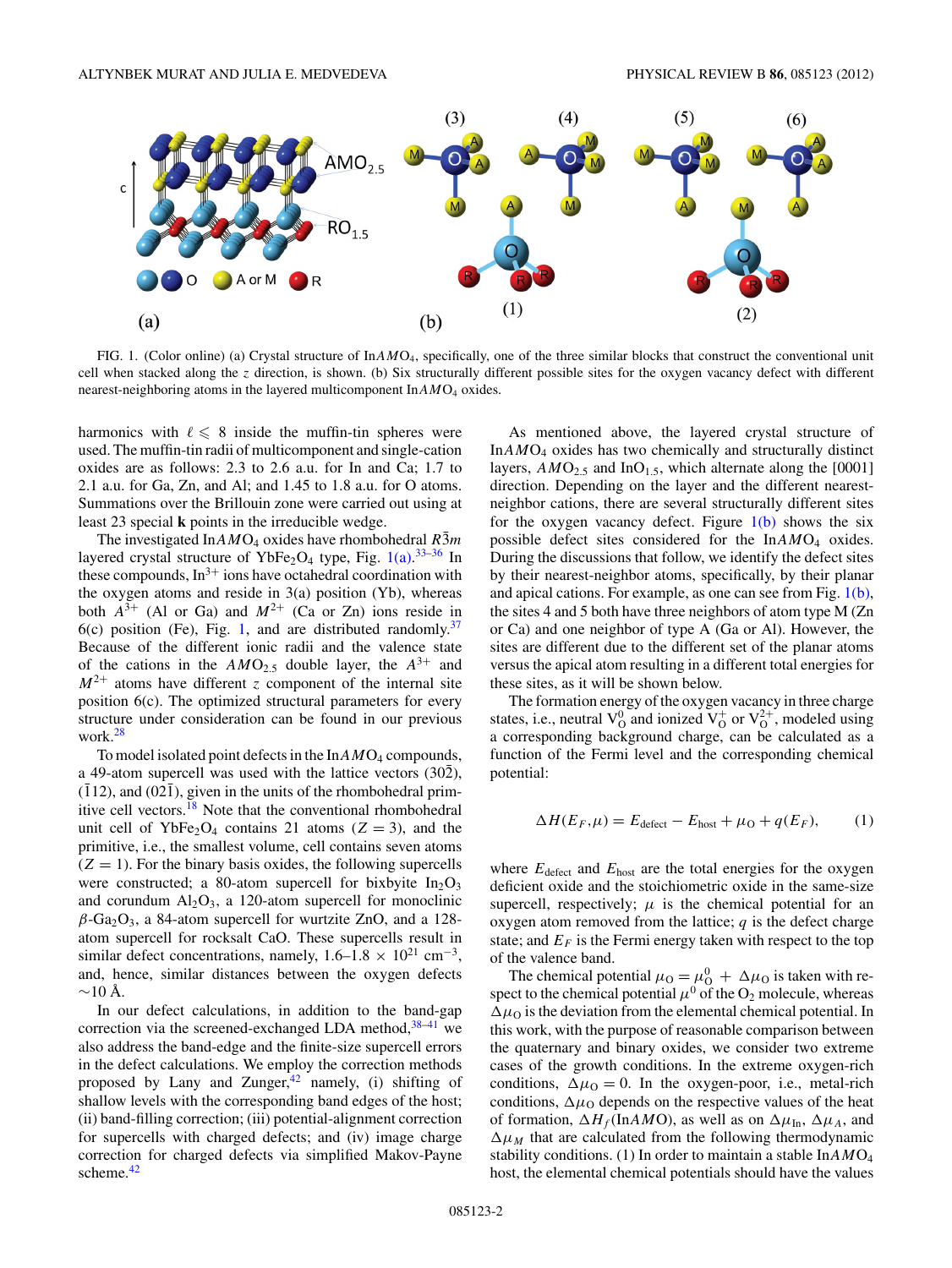<span id="page-3-0"></span>TABLE I. Calculated and experimental<sup>[45,46](#page-9-0)</sup> heat of formation of binary oxides,  $\Delta H_f$  per oxygen in electron volts, and the calculated formation energy of a neutral oxygen vacancy,  $\Delta H(V_0^0)$ , in electron volts, for both oxygen-poor and oxygen-rich conditions.

|                                |         | $\Delta H_f$ per oxygen | $\Delta H(V^0_0)$ |        |  |  |  |
|--------------------------------|---------|-------------------------|-------------------|--------|--|--|--|
|                                | Calc    | Exp                     | O poor            | O rich |  |  |  |
| CaO                            | $-6.00$ | $-6.57$                 | 0.87              | 7.02   |  |  |  |
| $Al_2O_3$                      | $-4.64$ | $-5.78$                 | 1.82              | 7.10   |  |  |  |
| Ga <sub>2</sub> O <sub>3</sub> | $-2.74$ | $-3.73$                 | 0.69              | 3.92   |  |  |  |
| ZnO                            | $-3.42$ | $-3.60$                 | 0.69              | 4.10   |  |  |  |
| $In_2O_3$                      | $-2.72$ | $-3.21$                 | 1.10              | 3.82   |  |  |  |

that require

$$
\Delta \mu_{\text{In}} + \Delta \mu_A + \Delta \mu_M + 4\Delta \mu_0 = \Delta H_f(\text{InAMO}_4). \tag{2}
$$

(2) To avoid the precipitation of the elements In, *A*, *M*, and O, the following conditions must be satisfied:

 $\Delta \mu_{\text{In}} \leq 0$ ,  $\Delta \mu_A \leq 0$ ,  $\Delta \mu_M \leq 0$ ,  $\Delta \mu_0 \leq 0$ . (3)

(3) To avoid the formation of the binary compounds, such as  $In_2O_3$ ,  $A_2O_3$ , or *MO*, the following conditions must be fulfilled:

$$
2\Delta\mu_0 + 3\Delta\mu_0 \leq \Delta H_f(\text{In}_2\text{O}_3),\tag{4}
$$

$$
2\Delta\mu_A + 3\Delta\mu_0 \leq \Delta H_f(A_2O_3),\tag{5}
$$

$$
\Delta \mu_M + \Delta \mu_0 \leq \Delta H_f(MO). \tag{6}
$$

Thus the available range for the elemental chemical potentials in the case of quaternary In*AM*O4 materials is a three-dimensional volume determined by the above stability conditions [see Eqs.  $(3)$ – $(6)$ ], projected onto the corresponding In $AMO_4$  plot [see Eq.  $(2)$ ].

The heat of formation  $\Delta H_f$  for the oxides is calculated with respect to the bulk orthorhombic Ga, tetragonal In, hexagonal Zn, and cubic Al or Ca. Our obtained  $\Delta H_f$ values for the three representative  $InGaZnO<sub>4</sub>, InAlZnO<sub>4</sub>$ , and InAlCaO<sub>4</sub> compounds are  $-11.28$  eV,  $-14.60$  eV, and –15.40 eV, respectively. Calculating the corresponding heat of formation for the binary constituents (c.f., Table I), we find that

$$
2\Delta H_f(\text{InGaZnO}_4) > \Delta H_f(\text{In}_2\text{O}_3) + \Delta H_f(\text{Ga}_2\text{O}_3)
$$
  
+2\Delta H\_f(\text{ZnO}), (7)

$$
2\Delta H_f(\text{InAlCaO}_4) > \Delta H_f(\text{In}_2\text{O}_3) + \Delta H_f(\text{Al}_2\text{O}_3)
$$
  
+2\Delta H\_f(\text{CaO}), \t(8)

$$
2\Delta H_f(\text{InAlZnO}_4) < \Delta H_f(\text{In}_2\text{O}_3) + \Delta H_f(\text{Al}_2\text{O}_3) \\
+ 2\Delta H_f(\text{ZnO}).\n \tag{9}
$$

Equations (7) and (8) suggest that at zero temperature, the formation of InGaZnO4 or InAlCaO4 is impossible without the formation of the corresponding binary phases. This also means that there is no available elemental chemical potentials which would allow the formation of the corresponding multicomponent oxides. Since the latter are stable above  $1000 °C$ ,  $33,34,36$  the entropy term  $T \Delta S$  must be taken into consideration. Similar arguments were reported for  $In_2O_3(ZnO)_k$  compounds.<sup>[43](#page-9-0)</sup> The entropy term can be estimated based on the corresponding equilibrium solid state reactions that involve the binary constituents as follows:

$$
\Delta H_f(\text{InGaZnO}_4) - 1/2[\Delta H_f(\text{In}_2\text{O}_3) + \Delta H_f(\text{Ga}_2\text{O}_3) + 2\Delta H_f(\text{ZnO})] = T_{\text{InGaZnO}_4} \times \delta S_{\text{InGaZnO}_4}, \qquad (10)
$$

$$
\Delta H_f(\text{InAlCaO}_4) - 1/2[\Delta H_f(\text{In}_2\text{O}_3) + \Delta H_f(\text{Al}_2\text{O}_3) + 2\Delta H_f(\text{CaO})] = T_{\text{InAlCaO}_4} \times \delta S_{\text{InAlCaO}_4}.
$$
 (11)

We then replace the  $\Delta H_f$  for InGaZnO<sub>4</sub> and InAlCaO<sub>4</sub> with the corresponding ( $\Delta H_f - T \times \delta S$ ), in Eq. (2) above. As a result, the available chemical potentials for metals in InGaZnO<sub>4</sub>, InAlZnO<sub>4</sub>, and InAlCaO<sub>4</sub>, plotted in Fig. 2, correspond to a very narrow range along the crossing line of the three planes, Eqs.  $(4)$ – $(6)$ . This is in accord with the results for Ga-free layered multicomponent  $In_2O_3(ZnO)_3$ that was shown to exist without the occurrence of the secondary phases only for a constant ratio between indium and zinc. $43$  For the extreme metal-rich conditions, we obtain (a) InGaZnO<sub>4</sub>:  $\Delta \mu_{In} = \Delta \mu_{Ga} = 0$ ,  $\Delta \mu_{Zn} = -0.70$  eV;



FIG. 2. (Color online) Available elemental chemical potentials for  $InGaZnO<sub>4</sub>$ ,  $InAlZnO<sub>4</sub>$ , and  $InAlCaO<sub>4</sub>$ . Shaded planes represent the stability of binary phases. The inserts show the extreme metal-rich values ( $\Delta \mu_{\text{In}} = 0$ ).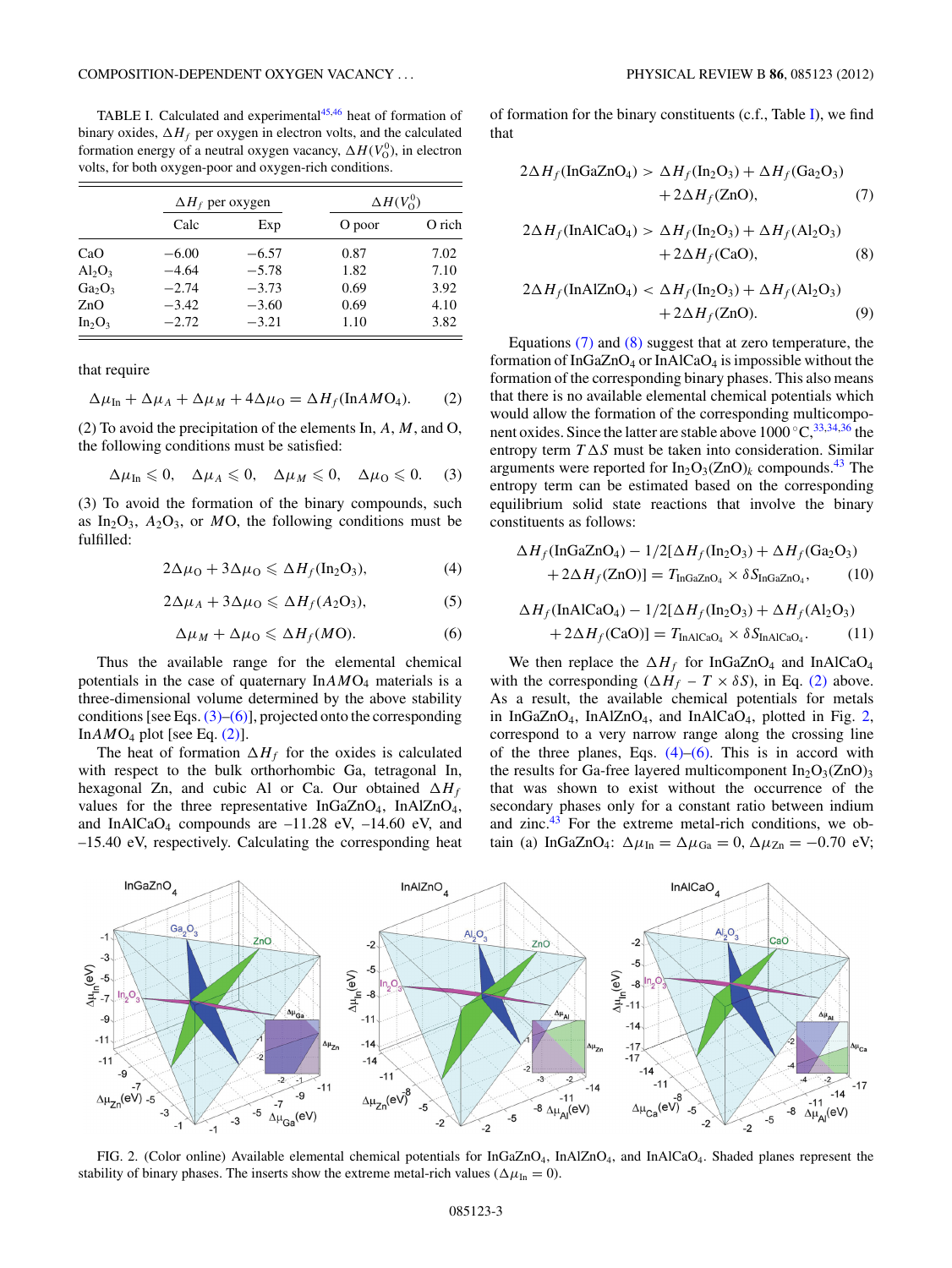<span id="page-4-0"></span>(b) InAlZnO<sub>4</sub>:  $\Delta \mu_{In} = 0$ ,  $\Delta \mu_{Zn} = -0.61$  eV,  $\Delta \mu_{Al} =$  $-2.75$  eV; and (c) InAlCaO<sub>4</sub>:  $\Delta \mu_{In} = 0$ ,  $\Delta \mu_{Al} = -2.9$  eV,  $\Delta \mu_{Ca} = -3.3$  eV.

We stress again that for the clarity of this paper and with the purpose of fair comparison between the oxides, we do not consider intermediate oxygen pressures, i.e., when  $1/4[\Delta H_f(\text{InAMO}_4) - \sum \Delta \mu_{\text{metal}}^{\text{M rich}}] < \Delta \mu_0 < 0$ . For each particular compound, the available pressure ranges are determined by the experimental characteristics, e.g., the annealing temperature, which also affects the value of  $\Delta \mu_{\rm O}$ , as well as by the formation of other intrinsic defects. Investigations of donor and acceptor defects and, hence, possible charge compensation mechanisms (e.g., via the formation of metal vacancies which are necessary to explain the insulating behavior in the lightmetal oxides) are beyond the scope of this work, and will be presented elsewhere.<sup>44</sup>

#### **III. RESULTS AND DISCUSSION**

#### **A. Oxygen vacancy in binary oxides**

The first step to understand the effect of the chemical composition on the formation and distribution of an oxygen vacancy in layered multicomponent In*AM*O4 oxides, is to compare the formation energies of the oxygen defect in the corresponding binary oxides. Our calculated formation energies of the neutral oxygen defect,  $\mathrm{V}^0_\mathrm{O}$ , are shown in Table [I,](#page-3-0) for both the extreme oxygen-poor and oxygen-rich conditions. It can be seen that the difference in the defect formation energies for the post-transition and the light-metal oxides is about 3 eV or higher in the oxygen-rich conditions ( $\Delta \mu_0 = 0$ ). The trend in the defect formation energies correlates with the heat of formation of the binary oxides, Table [I:](#page-3-0) the low heat of formation of post-transition metal oxides signifies that the oxygen vacancies are abundant in these oxides. As expected, the differences in the defect formation energies become less obvious under the *extreme* metal-rich conditions, i.e., when  $\Delta \mu_{\text{metal}} = 0$  and  $\Delta \mu_0$  is determined by  $\Delta H_f^{\text{calc}}$  according to Eqs.  $(4)$ – $(6)$ . As mentioned in the previous section, for each compound, the available pressure ranges are limited by the specific growth conditions and the formation of other intrinsic defects, which will be discussed elsewhere.<sup>[44](#page-9-0)</sup>

Our calculated formation energies of the neutral oxygen defect  $\rm V_{O}^{0},$  Table [I,](#page-3-0) are in a good agreement with prior reported formation energies for neutral oxygen defect in the binary oxides, such as 0.6 eV for O poor and 6.6 eV for O rich in CaO, 7.5 eV for O rich in  $Al_2O_3$ , 1.2 eV for O poor and 3.8 eV for O rich in ZnO, 1.0 eV for O poor and 3.7 eV for O rich conditions in  $In_2O_3$ .<sup>[47–50](#page-9-0)</sup>

The fact that it is easier to create an oxygen vacancy in the post-transition metal oxides, i.e.,  $In<sub>2</sub>O<sub>3</sub>$  or ZnO, as compared to the light main-group metal oxides, i.e.,  $Al_2O_3$ or CaO, is in accord with the calculated degree of the electron localization around the oxygen defect. $51$  A more uniform charge distribution at the bottom of the conduction band was found in the oxygen deficient post-transition metal oxides. In contrast, the light-metal oxides exhibit a strong charge confinement near the oxygen vacancy (an F-like center). It has been shown that the electron localization in the latter oxides is associated with the formation of the strong directional metal  $p$  – oxygen  $p$  bonds around the defect.<sup>[23](#page-9-0)</sup>

We note here that  $Ga<sub>2</sub>O<sub>3</sub>$  should be placed at the far end of the conventional TCO hosts such as  $In_2O_3$  and ZnO which have low formation energy of the oxygen vacancy. In  $Ga<sub>2</sub>O<sub>3</sub>$ , there are three nonequivalent oxygen sites, which we label as site 1, site 2, or site 3, with three, four, or six Ga neighbor atoms at the average distance of  $1.90 \text{ Å}, 2.00 \text{ Å}, \text{or } 1.87 \text{ Å}, \text{respectively.}$ Consequently, the formation energies of the oxygen vacancy in those sites are different and correlate with the average Ga-O distances for each site: we obtained 1.09 eV, 1.31 eV, or 0.69 eV under the metal-rich conditions, and 4.32 eV, 4.55 eV, or 3.92 eV under the oxygen-rich conditions, for the site 1, site 2, or site 3, respectively. Note that only the lowest values are given in Table [I.](#page-3-0) Since the concentration of a defect is proportional to the number of the sites available for the defect, only a third of the oxygen atoms in  $Ga<sub>2</sub>O<sub>3</sub>$  may produce a vacancy defect with the formation energy similar to that in ZnO, i.e., 0.69 eV under the O-poor conditions, Table [I.](#page-3-0) The higher formation energy of the  $V<sub>O</sub>$  at the other oxygen sites (i.e., site 1 and site 2) sets  $Ga<sub>2</sub>O<sub>3</sub>$  somewhat in between the two oxide groups considered above. Again, this finding is consistent with the obtained degree of the electron localization near the oxygen vacancy defect,  $In_2O_3 < ZnO < Ga_2O_3 <$  $CaO < Al_2O_3.^{51}$  $CaO < Al_2O_3.^{51}$  $CaO < Al_2O_3.^{51}$ 

In this section, we also address the fundamental question about the role of the local coordination on the oxygen vacancy formation. As mentioned in Introduction, both *A* and *M* atoms in In*AM*O4 have an unusual fivefold oxygen coordination. It has been shown<sup>28</sup> that this unusual coordination plays a critical role in determining the electronic properties of layered multicomponent oxides such as the band gap, the electron effective mass, and the orbital composition of the conduction band. To understand how the local coordination affects the formation energy of the oxygen vacancy, we performed defect calculations for several unstable ZnO phases, namely, for zinc blende (fourfold coordination), hypothetical wurtzite-based (fivefold), and rocksalt (sixfold) structures–in addition to the ground state wurtzite ZnO phase. For the hypothetical ZnO phase with fivefold oxygen coordination, the lattice parameters as well as the internal atomic positions were chosen so that the metal-oxygen distances are similar to the Zn-O distances in the multicomponent InGaZnO<sub>4</sub> oxide.<sup>[28](#page-9-0)</sup> Using 84-atom supercells for wurtzite and hypothetical wurtzite-based structures and 128-atom supercells for zincblende and rocksalt structures of ZnO, we calculate the formation energy of an oxygen vacancy in these ZnO phases. We find that the defect formation energy varies insignificantly with the coordination number: it is 4.03 eV, 3.97 eV, and 4.20 eV for the zincblende (fourfold coordination), hypothetical wurtzite-based (fivefold), and rocksalt (sixfold) structures of ZnO under the extreme oxygen-rich conditions. These values are close to the defect formation energy obtained for the ground-state wurtzite ZnO phase, 4.10 eV, Table [I.](#page-3-0) These results will be further discussed in Sec. [III E](#page-7-0) below.

#### **B. Distribution of oxygen vacancies in In***AM***O4**

The oxygen vacancy formation in  $InGaZnO<sub>4</sub>$  and the defect state location with respect to the conduction band edge of the oxide have been determined earlier.<sup>[23,52](#page-9-0)</sup> In this work, we investigate how the presence of light-metal cations (Ca and/or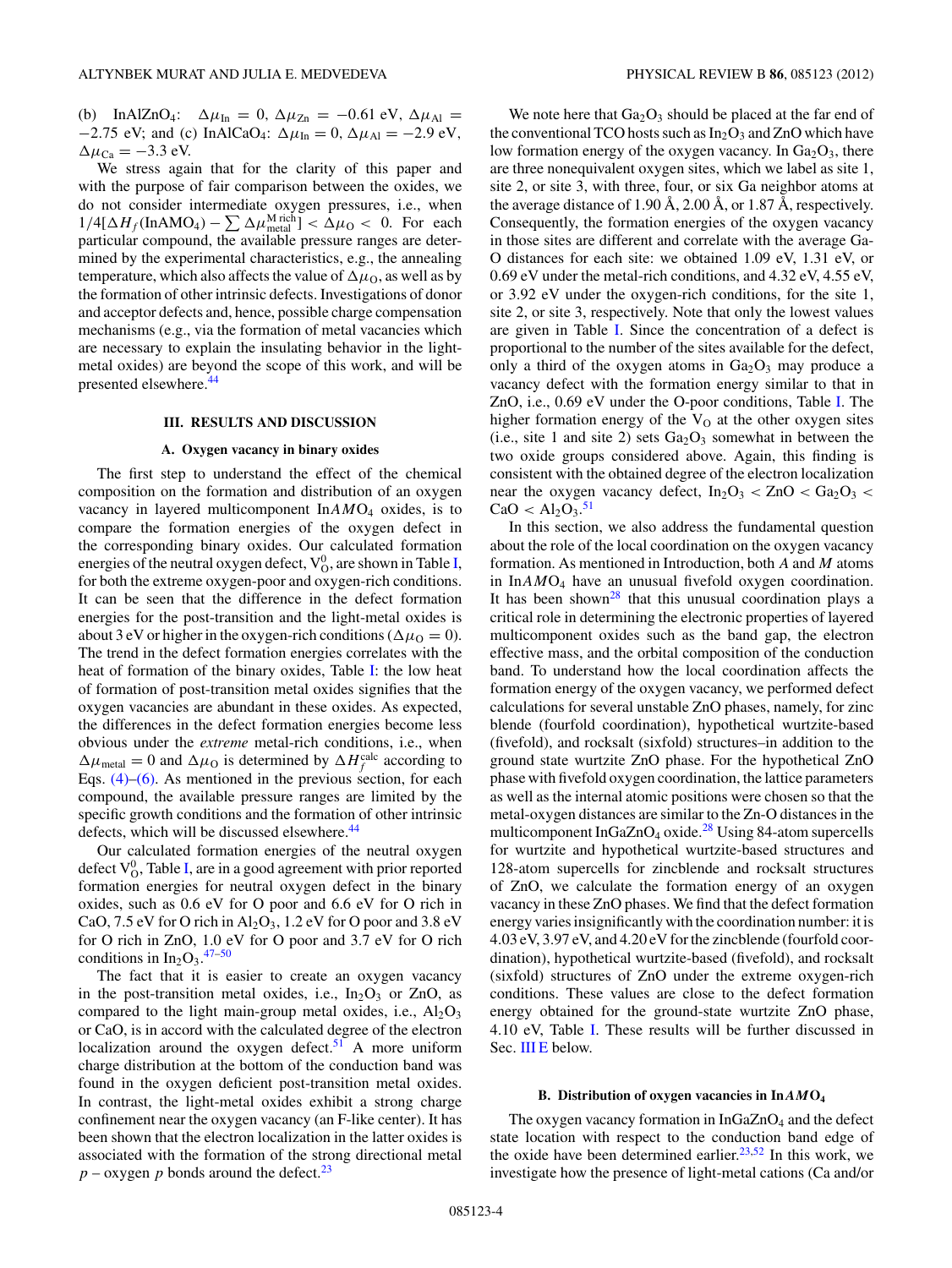<span id="page-5-0"></span>TABLE II. Formation energies of neutral oxygen vacancy located at six different defect sites in InGaZnO4, InAlZnO4, and InAlCaO4 for oxygen-poor and oxygen-rich conditions. NN denotes the nearest-neighbor atoms and "a" stands for an apical atom. The lowest formation energy values are given in bold. Upon the atomic relaxation caused by the oxygen defect, the change in the distance between the vacancy and its nearest apical metal atom,  $\Delta D$ -a, and the average change in the distances between the vacancy and the planar *A* or *M* atoms,  $\Delta D^A$  or  $\Delta D^M$ , in percent, are given.

|      |               | InGaZn $O_4$             |                   |                  |              | In $\text{AlZnO}_4$ |                   |                    |                            | In $AlCaO4$ |              |                   |                   |                  |              |              |
|------|---------------|--------------------------|-------------------|------------------|--------------|---------------------|-------------------|--------------------|----------------------------|-------------|--------------|-------------------|-------------------|------------------|--------------|--------------|
| Site | <b>NNs</b>    | $\Omega$ <sup>poor</sup> | O <sub>rich</sub> | $\triangle D$ -a | $\Delta D^A$ | $\Delta D^M$        | O <sub>boot</sub> | O <sub>right</sub> | $\Delta D$ -a $\Delta D^A$ |             | $\Delta D^M$ | O <sub>boot</sub> | O <sub>rich</sub> | $\triangle D$ -a | $\Delta D^A$ | $\wedge D^M$ |
|      | 3R, 1A-a      | 1.51                     | 4.24              | $+10$            |              |                     | 1.43              | 4.24               | $+16$                      |             |              | 1.27              | 3.98              | $+14$            |              |              |
| 2    | 3R, 1M-a      | 1.32                     | 4.05              | $+8$             |              |                     | 1.34              | 4.15               | $+9$                       |             |              | 1.39              | 4.10              | $\overline{0}$   |              |              |
| 3    | $2A. 2M-a$    | -1.61                    | 4.34              | $+3$             | $-5$         | $\Omega$            | 2.95              | 5.76               | $+1$                       | $+3$        | $-1$         | 3.26              | 5.97              | $+3$             | $-3$         | $-1$         |
| 4    | $1A$ , $3M-a$ | 1.38                     | 4.12              | $+5$             | $-5$         | $-3$                | 2.00              | 4.81               | $+3$                       | $+6$        | $-4$         | 2.97              | 5.68              | $+3$             | $-1$         | $-1$         |
| 5    | $1A-a$ , $3M$ | 1.35                     | 4.09              | $+9$             |              | $-8$                | 1.57              | 4.38               | $+13$                      |             | $-7$         | 2.67              | 5.38              | $+14$            |              | $-1$         |
| 6    | 3A-a. 1M      | 1.68                     | 4.42              | $+6$             | $-6$         | $+1$                | 3.14              | 5.95               | $+3$                       | $+1$        | $-1$         | 3.08              | 5.79              | $+1$             |              | $\equiv$     |

Al) affects the distribution of the oxygen vacancies within the structurally and chemically distinct layers of multicomponent oxides. The chosen three In $AMO<sub>4</sub>$  compounds, namely, InGaZnO<sub>4</sub>, InAlZnO<sub>4</sub>, and InAlCaO<sub>4</sub>, represent the systems with none, one, and two light-metal constituents, respectively. We believe that the trends obtained for these three oxides may help us understand the role played by the composition in the defect formation and make reasonable predictions for other multicomponent oxides.

First, to determine the most energetically favorable location of the oxygen vacancy in  $InGaZnO<sub>4</sub>$ , InAlZnO<sub>4</sub>, and InAlCaO4, we calculate the formation energies of the oxygen vacancy defect in the six structurally different oxygen sites which were discussed above and shown in Fig.  $1(b)$ . The results are given in Table II. Our comparative analysis of the defect formation energies shows that the oxygen vacancy prefers to be within the InO<sub>1.5</sub> layer for all three representative compounds. There are two oxygen site positions within the  $InO<sub>1.5</sub>$  layer, site 1 and site 2, which differ by the type of the apical atom, i.e., A or M, respectively, Fig.  $1(b)$ . Comparing the formation energies of the oxygen vacancies at these two sites, we find that in the case of  $InGaZnO<sub>4</sub>$  and  $InAlZnO<sub>4</sub>$ , the oxygen vacancy defects prefer to be in the site-2 position with three In atoms and one Zn (apical) atom as their nearest neighbors. In contrast, in InAlCaO4, the lowest formation energy corresponds to the defect in site 1 with three In and one apical Al as the defect nearest neighbors. We note here, that similar trends in the formation energies of the oxygen vacancy at different site positions are obtained for the ionized vacancy defect with the exception for InGaZnO<sub>4</sub> where the lowest formation energy of  $V_0^+$  is for the defect at site 5, while the defect at site 2 is higher in energy by only 0.02 eV.

For the considered three compounds, the defect preferred site location correlates well with the experimental heat of formation of the corresponding binary oxides, and, accordingly, with the oxygen vacancy formation energy, c.f., Tables [I](#page-3-0) and II. For example, in InGaZnO<sub>4</sub> or InAlZnO<sub>4</sub>, In<sub>2</sub>O<sub>3</sub> has the lowest heat of formation per oxygen (–3.21 eV) followed by ZnO (-3.60 eV) and Ga<sub>2</sub>O<sub>3</sub> (-3.73 eV) or Al<sub>2</sub>O<sub>3</sub> (-5.78 eV). Hence, the site 2 in the  $InO<sub>1.5</sub>$  layer corresponds to the set of the metal-oxygen bonds—three In-O bonds and one Zn-O bond—that would be easiest to break in order to create an oxygen vacancy defect. Accordingly, for the  $InAlCaO<sub>4</sub>$  oxide, the oxygen vacancy prefers to be in the site 1 with three In and one Al neighbor atoms rather than in the site 2 with three In and one Ca neighbors, since CaO has stronger metal-oxygen bonds than  $Al_2O_3$ .

The above results suggest that the oxygen vacancy has a preference to form within the  $InO<sub>1.5</sub>$  layer, independent of the chemical composition of the  $AMO_{2.5}$  layer in the three compounds. However, the preference for the octahedral InO<sub>1.5</sub> layer is strong only for InAlCaO<sub>4</sub>: the vacancy formation energy in the  $AICaO<sub>2.5</sub>$  layer is higher by at least 1.3 eV than that for the oxygen vacancy defect in the  $InO<sub>1.5</sub>$ layer, Table II. In marked contrast to InAlCaO<sub>4</sub> with two light-metal constituents, the oxygen vacancy distribution is likely to be more uniform throughout the layered structure of InGaZnO<sub>4</sub> and InAlZnO<sub>4</sub>. In InGaZnO<sub>4</sub>, the difference in the defect formation energies between site 2 (three In and one Zn) and sites 4 and 5 (three Zn and one Ga) is negligible, 0.03 eV. Therefore one can expect the vacancy concentrations to be comparable in the  $InO<sub>1.5</sub>$  and  $GaZnO<sub>2.5</sub>$ layers of  $InGaZnO<sub>4</sub>$ . In  $InAlZnO<sub>4</sub>$ , the difference in the defect formation energies between site 2 and site 5 is larger, about 0.2 eV. In this case, we can estimate that the resulting defect concentrations will differ by about an order of magnitude at 1000 K (which is a typical annealing temperature in these oxides). Figure [3](#page-6-0) shows the estimated concentrations of the oxygen vacancy defect in the neutral charge state in the  $InO<sub>1.5</sub>$ and *AMO*<sub>2.5</sub> layers as a function of growth temperature. The figure clearly illustrates that the presence of one light-metal constituent in the mixed  $AMO<sub>2.5</sub>$  layer reduces the concentration of the electron donor defect in that layer, but does not suppress it completely as in the case when both A and M atoms are light metals. We note that other charge states of the oxygen vacancy may contribute to the overall  $V<sub>O</sub>$  concentration if acceptor defects such as cation vacancies, oxygen interstitials, and/or antisite defects, become abundant pushing the equilibrium Fermi level away from the conduction band.

Finally, the uniform distribution of the oxygen defect throughout the layered structure of InGaZnO<sub>4</sub> contradicts the observed anisotropy of the electrical properties in this material.<sup>[53](#page-9-0)</sup> Indeed, it is unlikely that oxygen vacancy is a major electron donor in equilibrium-grown InGaZnO<sub>4</sub> since the defect is a deep donor. $23$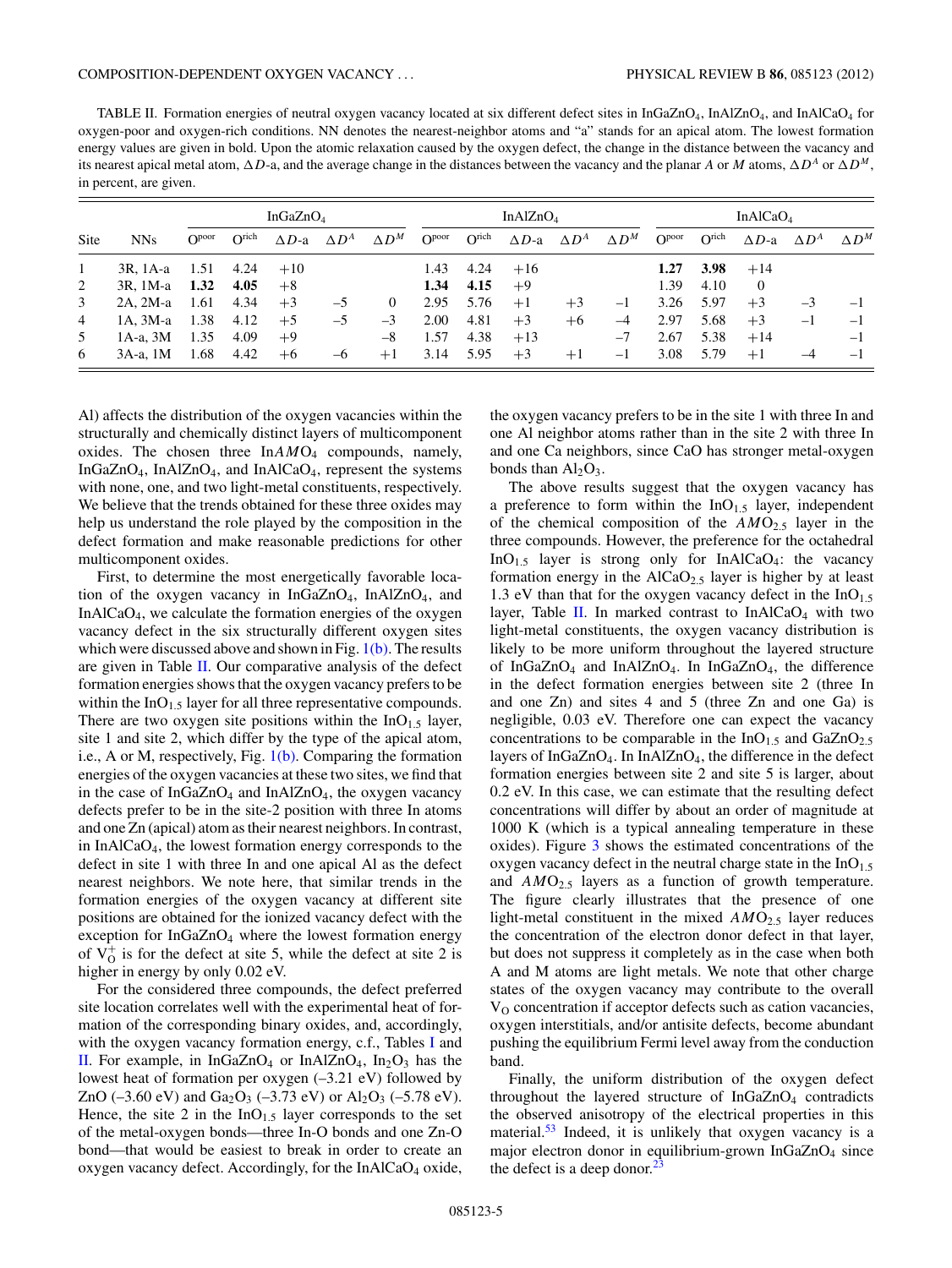<span id="page-6-0"></span>

FIG. 3. (Color online) Concentrations of the oxygen vacancy defect in the *neutral* charge state in the InO<sub>1.5</sub> and AMO<sub>2.5</sub> layers as a function of growth temperature calculated under the extreme oxygen-poor conditions.

#### **C. Formation of stable fourfold structures in oxygen deficient In***AM***O4**

Comparing the energetics for the six different defect sites, we find another trend that can be explained based on the heat of formation of the constituent binary oxides. Specifically, in InAlZnO<sub>4</sub>, the defect formation energy,  $\Delta H(V_O)$ , increases as the number of the Al atoms around the oxygen defect increases: site 1 (one apical Al and three In) *<* site 5 (one apical Al and three  $Z_n$ ) < site 4 (one planar Al) < site 3 (two planar Al) *<* site 6 (two planar and one apical Al). Therefore the oxygen vacancy in InAlZnO4 "avoids" having Al as a neighbor cation. Indeed, the Al-O bond is the strongest compared to the In-O and  $Zn$ -O bonds in InAl $ZnO<sub>4</sub>$ , and the oxygen vacancy defect is least likely to be formed near the Al atoms. This tendency is stronger when the Al is a planar neighbor rather than the apical one simply because the planar metal-oxygen distances are generally shorter than the apical ones in the layered In*AM*O<sub>4</sub> compounds.<sup>[28](#page-9-0)</sup>

Similar to InAlZnO4, the oxygen vacancy distribution exhibits a trend with respect to Ga in  $InGaZnO<sub>4</sub>$ , where the formation energy of the defect in the sites with one Ga neighbor (sites 1, 4, and 5) is lower than that in the site 3 (two Ga neighbors) or site 6 (three Ga neighbors). However, simple arguments based on the comparison of the heat of formation of the binary oxides do not explain all the results obtained. In particular, in  $InGaZnO<sub>4</sub>$  the formation energy of the oxygen vacancy at site 5 (three Zn and one Ga neighbor) is lower than the one at site 1 (three In and one Ga) although the heat of formation of  $In_2O_3$  is lower as compared to that of ZnO, Table [I.](#page-3-0) We believe that one of the possible explanations involves the cation preference for a particular oxygen coordination. For instance, in the ground-state phase of ZnO, the wurtzite structure, Zn is in fourfold coordination with O atoms. In bixbyite  $In_2O_3$  as well as in other available phases for indium oxide, In is always sixfold coordinated with O atoms. In  $InGaZnO<sub>4</sub>$  compound, all Zn (and Ga) atoms are in fivefold coordination with oxygen atoms whereas In atoms remain in the sixfold coordination. After removal of the oxygen atom in site 5, three Zn atoms become fourfold coordinated with oxygen. Owing to the preference of Zn atoms to be in the fourfold coordination, the defect in site 5 (or site 4) become energetically more favorable compared to the site-1 defect where three In atoms lose one oxygen neighbor and become fivefold coordinated. (As it will be shown in the next section below, Zn atoms near the defect experience much stronger relaxation, with the  $Zn-V_0^0$  distances reduced by 8 % for the site-5 case, Table [II,](#page-5-0) whereas the In- $V^0$  distances change only by  $1-2\%$ .)

Accordingly, the most stable configuration of the oxygen defect in the  $\text{AlZnO}_{2.5}$  layer of In $\text{AlZnO}_4$  corresponds to the structure with three fourfold coordinated Zn (site 5). The formation energy in this case is higher by only 0.14 eV as compared to the defect at site 1, Table [II.](#page-5-0) (As it will be discussed below, Zn relaxation is restricted due to the presence of the strong Al-O bonds that limits the ability of Zn to form a more stable fourfold coordinated structure.)

In marked contrast to Zn, Ca does not exhibit a preference for fourfold coordination being sixfold-coordinated with oxygen in the ground state (rocksalt structure) as well as in most  $CaO-Al_2O_3$  structures.<sup>[54](#page-9-0)</sup> Thus, in InAlCaO<sub>4</sub>, the difference between the formation energies in site 1 and site 5 is large, 1.4 eV, and is mainly determined by the differences in the metal-oxygen interaction in the corresponding binary oxides, Table [I.](#page-3-0) In other words, there is no additional energy gain associated with the formation of a stable fourfold structure similar to the one observed in the case of Zn, since Ca is indifferent to the formation of such structure and, as it will be shown below, experience negligible relaxation upon oxygen removal—in marked contrast to  $Zn$  in InGa $ZnO<sub>4</sub>$  and InAlZnO4.

While Zn shows a strong preference for the fourfold coordination, Al and Ga can exist in either sixfold or fourfold oxygen coordination. The corundum  $Al_2O_3$  has octahedrally coordinated Al atoms, but there are many stable oxide phases where Al is in fourfold coordination with oxygen.<sup>[54](#page-9-0)</sup>  $Ga<sub>2</sub>O<sub>3</sub>$  has two nonequivalent Ga atoms in the ground-state monoclinic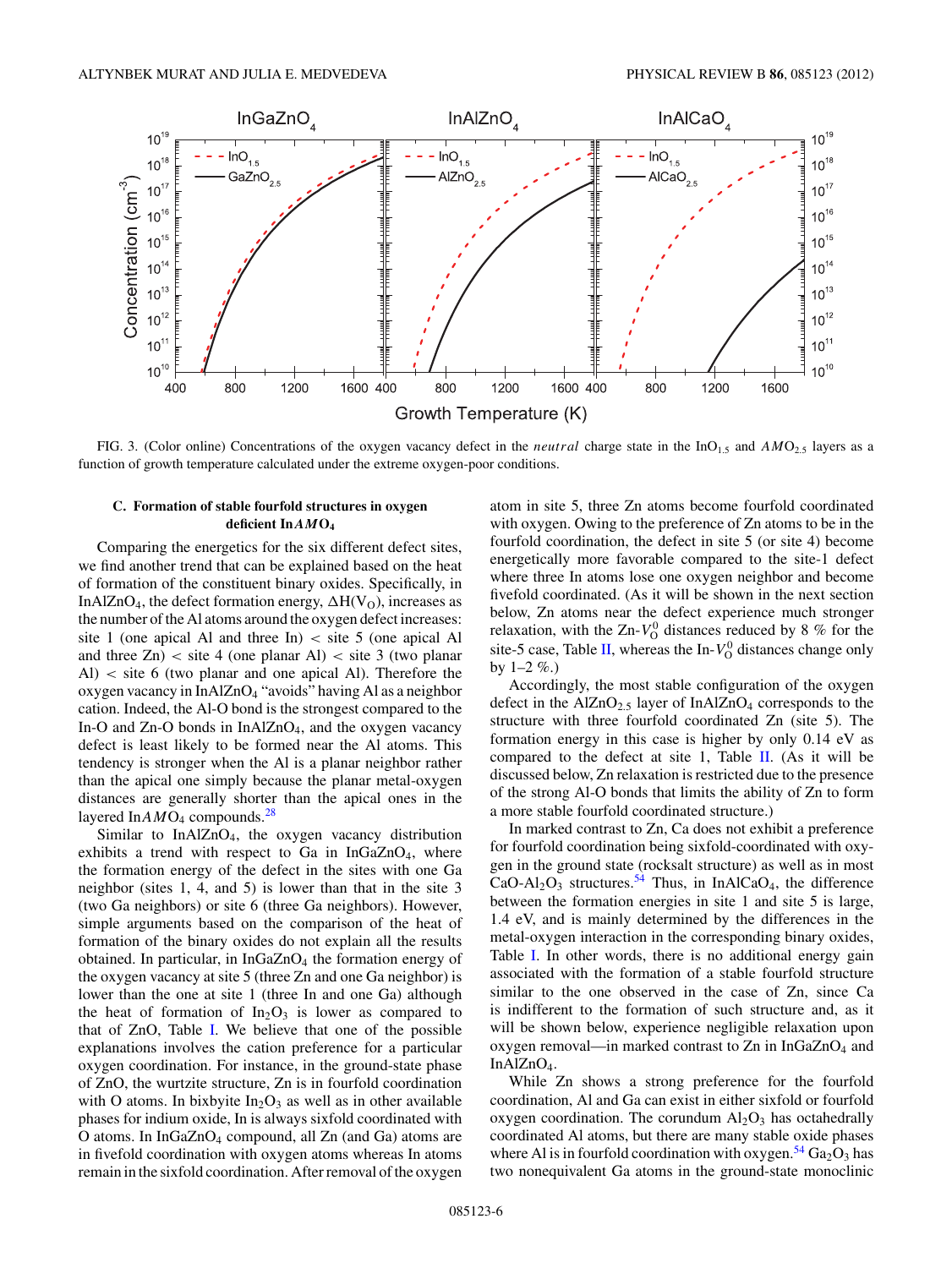<span id="page-7-0"></span>phase: one being fourfold coordinated and the other in sixfold coordination. Therefore we believe that both Al and Ga can form a stable fourfold structure when losing one oxygen atom upon introduction of an oxygen vacancy in the In*AM*O4 compounds. The formation of such structures is illustrated below based on the atomic relaxation near the oxygen defect.

#### **D. Structural relaxation in oxygen deficient In***AM***O4**

The vacancy formation and distribution in  $InAMO<sub>4</sub>$  can be further understood by considering the structural relaxation caused by the defect. For this, we compared the changes in the positions of the metal and oxygen atoms near the vacancy defect. Table  $II$  shows how much the metal atoms nearest to the oxygen vacancy shift with respect to their original positions in the stoichiometric oxide. First of all, we note that in all three multicomponent oxides, the apical atoms move away from the defect (positive  $\Delta D$ -a) and the values are generally larger compared to the change in the planar distances,  $\Delta D^{A/M}$ , some of which are positive (cations move away from the defect), while others are negative (cations get closer to the defect). The larger relaxation of the apical atoms is inherent to the layered structure of In*AM*O4 compounds: stacking the cations of different ionic radius, valence, and metal-oxygen bond strength along the *c* direction leads to larger deviations from the regular metal-oxygen distances in the corresponding binary oxides, $28$  and hence allows more freedom for relaxation.

Comparing the apical atom's shifts,  $\Delta D$ -a, for InGaZnO<sub>4</sub> and InAlCaO4, we find that the shifts are comparable for both Ga and Zn apical atoms in the former oxide, whereas in the two-light-metal compound, apical Al atoms exhibit more significant changes, 14%, compared to the apical Ca atoms, 0–3%. Accordingly, the Ca planar atoms exhibit only a small relaxation,  $\Delta D^{Ca} \sim 1$  % for all vacancy sites, as compared to the planar Zn, Al, and Ga atoms shifts. The negligible relaxation of Ca as compared to the relaxation of Zn, Al, or Ga, can be explained by several factors: (i) the large ionic radius of Ca ion as compared to those of Zn, Ga and Al (given in the order of decreasing ionic radii), (ii) the stronger bonds between Ca and its nearest O neighbors with respect to the oxygen bonds with Zn, Ga, and Al, as determined by the heat of formation of the binary oxides, Table [I,](#page-3-0) and (iii) Ca indifference to losing one oxygen neighbor to become a fourfold coordinated cation. All the factors above limit the motion of Ca in the lattice with oxygen defect. In contrast to Ca atoms, the smaller ionic radius, weaker metal-oxygen bonds, and a possibility to form a fourfold structure make it easier for Al, Zn, and Ga to adjust to the new electronic environment created by the oxygen defect and, hence, those atoms experience greater relaxation (see Table [II\)](#page-5-0).

Further confirmation of our observations above can be obtained based on the optimized distances between the metal atoms that surround the defect and their oxygen neighbors. We find that in  $InGaZnO<sub>4</sub>$ , the atomic relaxation results in slightly increased planar Zn-O distances (from ∼1.98 Å to  $\sim$ 2.05 Å) and notably decreased apical Zn-O distance (from 2.41 Å to  $\sim$ 2.20 Å) making all four Zn-O distances more alike to resemble the fourfold coordination. Similarly, the apical Ga atoms near the vacancy pull their oxygen neighbors to become four-coordinated with oxygen: all four Ga-O distances are found to be within  $1.86-1.89$  Å, which is close to the distances between the fourfold coordinated Ga and oxygen atoms in monoclinic  $Ga_2O_3$ , 1.83–1.86 Å (for comparison, the distances between the sixfold coordinated Ga and oxygen atoms in monoclinic  $Ga_2O_3$  are 1.93–2.07 Å).

Significantly, we find that Zn propensity to become fourfold-coordinated upon losing an oxygen neighbor decreases in InAlZnO<sub>4</sub> as compared to InGaZnO<sub>4</sub>, i.e., when Ga atoms in the *A* sublattice are changed to Al. First of all, we note that the planar Zn-O distances in InAlZnO<sub>4</sub> (2.02–2.21 Å) are larger than the corresponding Zn-O distances in InGaZnO4  $(1.99-2.13 \text{ Å})$  or the planar Zn-O distances in wurtzite ZnO  $(1.97 \text{ Å})$ . This suggests that the motion of Zn atoms in oxygen deficient InAl $ZnO<sub>4</sub>$  is restricted due to the stronger Al-O bonds present in the AlZnO<sub>2.5</sub> layer. Indeed, we obtain that the distances between the Zn atoms nearest to the oxygen defect (in site- 5) and their oxygen apical neighbors reduce by only 0–2%, from  $\sim$ 2.44 Å to  $\sim$ 2.38 Å, whereas the corresponding changes of the Zn-O distances in InGaZnO4 are 3–4%. Similarly, the change in the distance between the oxygen defect and the nearest apical Zn,  $\Delta D$ -a, is smaller in InAlZnO<sub>4</sub> (1–3%) than in InGaZnO<sub>4</sub> (3–5%), see Table [II.](#page-5-0)

Comparing the relaxation of Al atoms in  $InAlZnO<sub>4</sub>$  and InAlCaO4 with the oxygen vacancy at site-1, we observe a similar tendency: in the former, the Al pulls its nearest oxygen atoms closer to itself so that all four Al-O distances become nearly identical (changing from  $1.87-1.96$  Å to 1.80–1.82 Å) with the largest distance change of  $8\%$ , whereas in InAlCaO4, all four Al-O distances are essentially unchanged upon introduction of the defect having the largest relaxation of only 0.4%. Therefore we can conclude that the presence of the metal atoms which form stronger bonds with the oxygen neighbors restricts the motion of the metals with weaker oxygen bonds. As a result, the latter cations are unable to form a preferred coordination and/or relax to the desired metal-oxygen distances and are forced to remain in a highly anisotropic oxygen environment upon introduction of a oxygen vacancy. This leads to a high formation energy of the defect. Indeed, the formation of strong directional bonds due to significant contribution from the metal *p* orbitals near the oxygen vacancy defect in  $\text{Al}_2\text{O}_3$ , CaO, and  $\text{MgO}^{23}$  $\text{MgO}^{23}$  $\text{MgO}^{23}$  was shown to be the reason for the strong electron localization near the vacancy in these binary light-metal oxides. In contrast, when the multicomponent oxide consists of a low-formation oxide constituents, as in the case of  $InGaZnO<sub>4</sub>$ , the weakly bonded lattice may allow for a significant atomic relaxation, hence, leading to an energy gain due to the formation of more stable structures, and thus a more uniform defect distribution throughout the lattice (c.f., Fig. [3\)](#page-6-0).

## **E. Vacancy distribution in InGaZnO<sub>4</sub> versus In<sub>2</sub>O<sub>3</sub>(ZnO)<sub>3</sub>**

As discussed above, the formation energies of the oxygen defect in the InO<sub>1.5</sub> and GaZnO<sub>2.5</sub> layers of InGaZnO<sub>4</sub> are nearly identical, hence, a uniform vacancy distribution within the lattice is expected. These finding differs from the results obtained for  $In_2O_3(ZnO)$ <sub>3</sub> where the oxygen vacancy distribution was found to be anisotropic.<sup>43</sup> We believe that the difference arises from a larger variety of oxygen coordinations in  $In_2O_3(ZnO)_3$  where there are six- and fivefold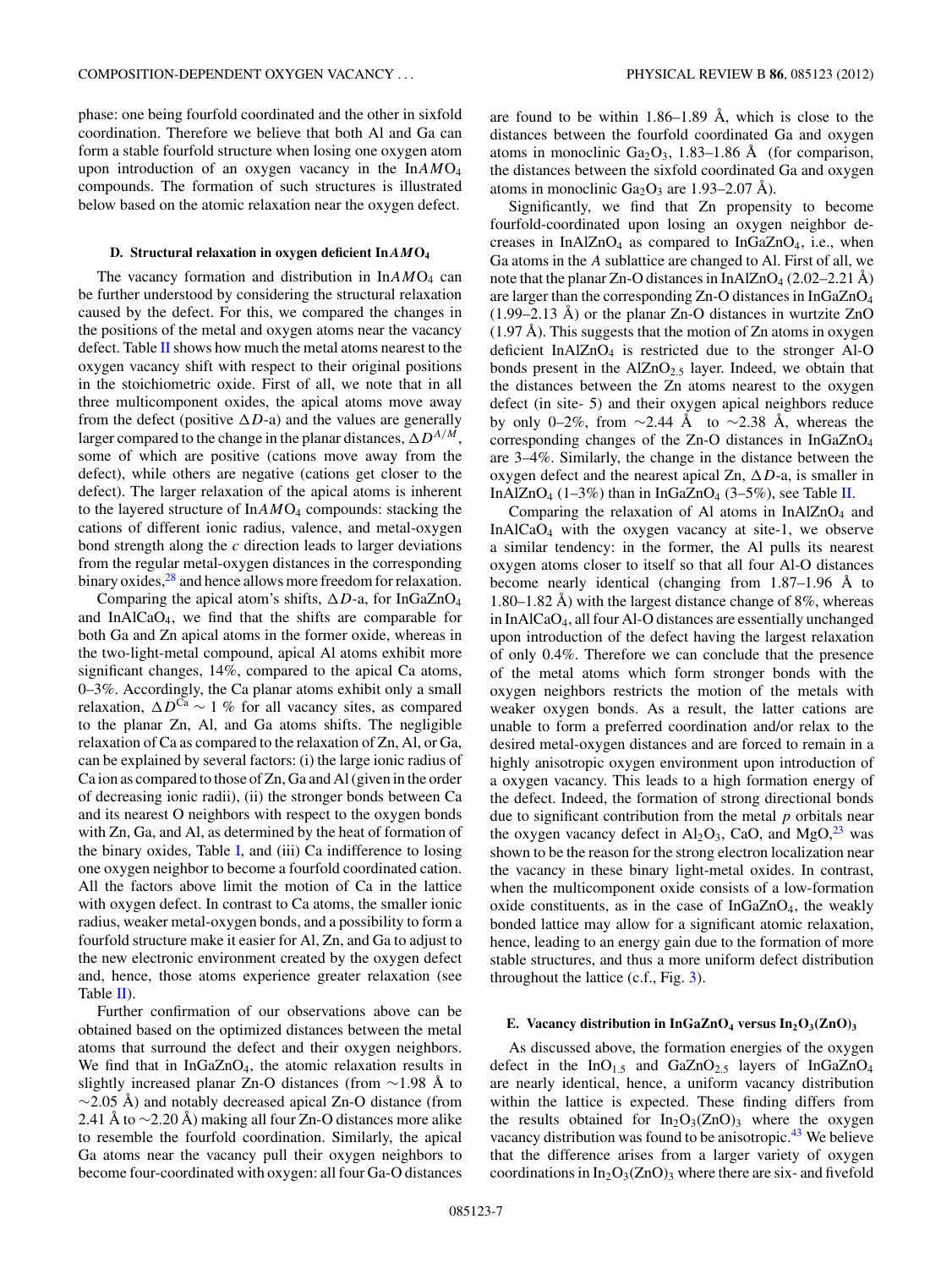<span id="page-8-0"></span>coordinated In as well as five- and fourfold coordinated Zn, whereas in  $InGaZnO<sub>4</sub>$  each cation has only one oxygen coordination—sixfold In and five-fold Zn or Ga. The greater freedom for the atomic relaxation around an oxygen vacancy in  $In_2O_3(ZnO)_3$  leads to an additional energy gain and, hence, lower defect formation energy in this material. Indeed, in the Ga-free compound, the formation energies of the neutral oxygen vacancy varies over a wide range, from 0.2 eV to 1.4 eV, depending on the nearest-neighbor cations and their coordination. Our formation energies for the oxygen defect in the neutral charge state in  $InGaZnO<sub>4</sub>$  are within a notably narrower range, from 1.6 eV to 1.9 eV calculated at the same growth conditions,  $T = 1573$  K and  $pO<sub>2</sub> = 0.0001$  atm. In the Sec. [III A](#page-4-0) above, we showed that the formation energy of the oxygen defect varies insignificantly with the coordination number in several ZnO phases. This finding, along with the fact that the lowest formation energies of the neutral oxygen defect in In<sub>2</sub>O<sub>3</sub>(ZnO)<sub>3</sub> are significantly lower (by as much as ∼1 eV) as compared to those in binary  $In_2O_3$  and  $ZnO<sub>1</sub><sup>49</sup>$  supports our conclusion on the important role of atomic relaxation in the defect formation in multicomponent oxides.

Comparing InGaZnO<sub>4</sub> and In<sub>2</sub>O<sub>3</sub>(ZnO)<sub>3</sub>, there is only one defect site location with similar nearest neighbor cations, namely three sixfold In atoms and one fivefold Zn atom, in the oxides. The formation energies of the neutral oxygen vacancy in this site are found to be close, namely,  $1.6 \text{ eV}$  in InGaZnO<sub>4</sub> and 1.2 eV in  $In_2O_3(ZnO)_3$  for the same growth conditions of  $T = 1573$  K and  $pO_2 = 0.0001$  atm. The difference may be attributed to the different metal-oxygen distances as well as to a stronger atomic relaxation in  $In_2O_3(ZnO)_3$ , as discussed above.

#### **IV. CONCLUSIONS**

We have investigated the oxygen vacancy formation in three representative multicomponent In*AM*O4 compounds with none, one, and two light metal constituents. We find that the oxygen defect prefers to be located in the  $InO<sub>1.5</sub>$  layer for all three In*AM*O4 materials, which correlates well with the fact that  $In<sub>2</sub>O<sub>3</sub>$  has the lowest heat of formation among the corresponding binary oxides. However, the formation energy for the oxygen vacancy located in the  $AMO<sub>2.5</sub>$  layer is higher by only 0.03 eV in InGaZnO<sub>4</sub> and by 0.23 eV in InAlZnO<sub>4</sub> as compared to the defect in the  $InO<sub>1.5</sub>$  layer of the corresponding oxide. We show that for the oxygen vacancy in the  $AMO<sub>2.5</sub>$ layer, the additional energy gain is due to a large atomic relaxation near the defect and the formation of stable fourfold structures for Zn, Al, and Ga atoms. The comparable formation energies for the defects in the two structurally distinct layers result in a more uniform distribution of the oxygen defect throughout the layered structure of  $InGaZnO<sub>4</sub>$  and  $InAlZnO<sub>4</sub>$ .

Although investigations of other electron donor defects (cation antisites) as well as acceptor defects (cation vacancies) are necessary in order to determine the carrier generation mechanism in the  $InAMO<sub>4</sub>$  compounds, the results of this work allow us to derive general rules about the role of chemical composition, local oxygen coordination, and atomic relaxation in the formation of oxygen vacancies. Specifically, we establish that the formation energy of the oxygen vacancy depends not only on the strength of the metal-oxygen bonds, as expected from the oxide heat of formation, $46$  but also on (i) the ability of the defect's neighbor cations to form stable structures with low oxygen coordination and (ii) the ability of the multicomponent lattice to adjust to a new environment created by the defect by allowing for a substantial atomic relaxation.

The above rules are instructive in search for alternative light-metal oxide constituents. In particular, we propose germanium  $\alpha$  ide<sup>55</sup> as a promising candidate for the following two reasons. First, the relatively low heat of formation of GeO<sub>2</sub>, namely,  $\Delta H_f = -5.59$  eV (which is similar to the heat of formation of SnO<sub>2</sub>,  $\Delta H_f = -6.02$  eV, a widely used constituent of multicomponent transparent conductive oxides) is expected to allow for an appreciable atomic relaxation in the lattice in order to achieve the desired local structure characteristics (i.e., metal-oxygen distances and coordination) for all constituents and, hence, reduce the multicomponent lattice strain. The second appealing characteristic of  $GeO<sub>2</sub>$ is that the Ge cations can exist in both fourfold and sixfold coordination, therefore, they are likely to adjust to anisotropic oxygen environment associated with the formation of oxygen defects, hence, reducing the donor defect formation energy.

#### **ACKNOWLEDGMENTS**

This work was supported by the NSF Grants No. DMR-0705626 and DMR-1121262. Computational resources are provided by the NSF-supported XSEDE.

\* juliaem@mst.edu

- 1K. L. Chopra, S. Major, and D. K. Pandya, [Thin Solid Films](http://dx.doi.org/10.1016/0040-6090(83)90256-0) **102**, 1 [\(1983\).](http://dx.doi.org/10.1016/0040-6090(83)90256-0)
- 2A. L. Dawar and J. C. Joshi, [J. Mater. Sci.](http://dx.doi.org/10.1007/BF02403106) **19**, 1 (1984).
- 3D. S. Ginley and C. Bright, MRS Bull. **25**[, 15 \(2000\).](http://dx.doi.org/10.1557/mrs2000.256)
- 4R. Gordon, MRS Bull. **25**[, 52 \(2000\).](http://dx.doi.org/10.1557/mrs2000.151)
- 5A. J. Freeman, K. R. Poeppelmeier, T. O. Mason, R. P. Chang, and T. J. Marks, MRS Bull. **25**[, 45 \(2000\).](http://dx.doi.org/10.1557/mrs2000.150)
- 6T. Minami, MRS Bull. **25**[, 38 \(2000\).](http://dx.doi.org/10.1557/mrs2000.149)
- 7P. P. Edwards, A. Porch, M. O. Jones, D. V. Morgan, and R. M. Perks, Dalton Trans. **19**[, 2995 \(2004\).](http://dx.doi.org/10.1039/b408864f)
- 8H. Kawazoe and K. Ueda, [J. Amer. Ceram. Soc.](http://dx.doi.org/10.1111/j.1151-2916.1999.tb02247.x) **82**, 3330 (1999).
- 9T. Moriga, D. R. Kammler, T. O. Mason, G. B. Palmer, and K. R. Poeppelmeier, [J. Am. Ceram. Soc.](http://dx.doi.org/10.1111/j.1151-2916.1999.tb02145.x) **82**, 2705 (1999).
- 10H. Mizoguchi and P. M. Woodward, [Chem. Mater.](http://dx.doi.org/10.1021/cm049249w) **16**, 5233 [\(2004\).](http://dx.doi.org/10.1021/cm049249w)
- 11G. J. Exarhos and X.-D. Zhou, [Thin Solid Films](http://dx.doi.org/10.1016/j.tsf.2007.03.014) **515**, 7025 (2007).
- <sup>12</sup>E. Fortunato, D. Ginley, H. Hosono, and D. C. Paine, [MRS Bull.](http://dx.doi.org/10.1557/mrs2007.29) **32**[, 242 \(2007\).](http://dx.doi.org/10.1557/mrs2007.29)
- 13B. J. Ingram, G. B. Gonzalez, D. R. Kammler, M. I. Bertoni, and T. O. Mason, [J. Electroceram.](http://dx.doi.org/10.1007/s10832-004-5094-y) **13**, 167 (2004).
- 14H. Hosono, [J. Non-Cryst. Solids](http://dx.doi.org/10.1016/j.jnoncrysol.2006.01.073) **352**, 851 (2006).